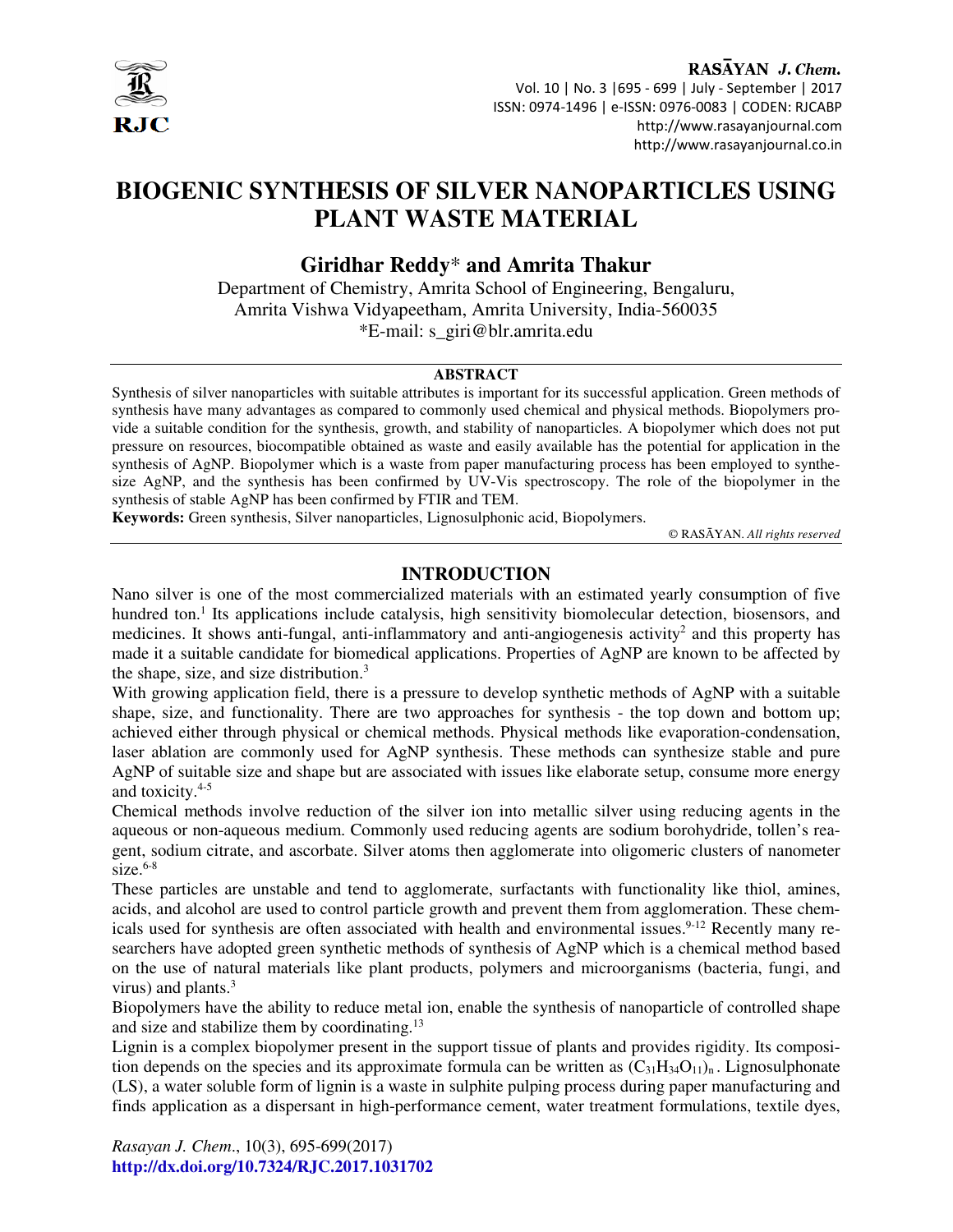additives in specialty oil field and starting material for synthesis of chemicals like humic acid, DMSO etc. It has also been explored as renewable cathode material  $14$ , as a green material for synthesis of phenol  $15$ , catalyst  $16$  etc.

In this present study, we have used sodium salt of lignosulphonic acid (LS) for the synthesis of AgNP in an aqueous medium and in absence of any additional reducing or stabilizing agent. This method involves mainly on the Principle of Green Chemistry.

# **EXPERIMENTAL**

## **Chemicals**

Lignosulphonic acid (LS) of average molecular weight 52000 and silver nitrate  $(AgNO<sub>3</sub>)$  were purchased from Sigma-Aldrich and Ranbaxy Chemicals, India respectively and used as received. Solutions of required concentration were prepared by using double distilled water.

#### **Preparation of AgNP**

In this experiment, 25 ml of LS solution  $(0.2\%)$  was mixed with 25 ml of AgNO<sub>3</sub> solution  $(1\%)$  in a 100mL beaker to obtain the AgNP. The temperature was maintained at  $60^{\circ}$ C during the entire experiment.

#### **Ultraviolet-visible (UV-Vis) Spectrometer**

The AgNP synthesized are examined using UV-Vis spectroscopy. UV-Vis spectra were recorded over the range of 300-500 nm with Shimadzu 2600 UV-Vis spectrophotometer.

#### **Fourier Transform Infra-Red Spectrometer (FT-IR)**

This FT-IR instrument was used in the spectral range of 4000-400cm<sup>-1</sup> in order to detect the absorption bands of AgNP synthesis in  $AgNO<sub>3</sub>$  solution on addition of LS. The AgNP synthesized are dried and powdered and mixed with KBR salt and further grounded to get in the form of pellets.

#### **Transmission Electron Microscope (TEM)**

TEM images were taken using a JEOL Model JSM - 6390LV microscope.

#### **RESULTS AND DISCUSSION**

LS is a lignin-based biopolymer rich in an oxygen containing hydroxyl and ether groups. The sulfonated derivative of LS is soluble in water at a pH of 7.4 and retains a negative charge. Because of this negative charge, the polymer attracts positively charged silver ion. A sample of LS used in the present experiment contains 4% of reducing sugar which is expected to reduce the silver ion to metallic silver atom<sup>17</sup> and the polymer matrix supports and controls the growth of AgNP.<sup>18</sup>

#### **Visual Observations and UV-Vis Spectroscopy**

AgNP show the unique optical property as the conductive electrons on the surface of NP undergo collective oscillation when excited by light of a specific wavelength in the visible range, known as surface plasmon resonance (SPR), these phenomena help in easy detection of AgNP by the naked eye. Henglein and co-workers observed the stepwise development of AgNP by spectroscopic methods<sup>19</sup> and suggested that UV–Vis spectroscopy can be used for the characterization of metal and semiconductor nanoparticles with plasmon resonance lines in the visible range. UV-Vis spectroscopy has been widely used to detect the presence of AgNP during green synthesis.20-22

Visual indication of synthesis of AgNP was observed immediately after mixing the solutions at 60°C as the color started changing from yellowish to reddish brown (Fig.-2). Dark brown color appeared after 50 minutes indicating completion of synthesis. Formation of AgNP was also confirmed by UV-Vis spectroscopy which showed the appearance of high intensity (3.5) band at 409 nm (Fig.-3). Similar bands confirming AgNP synthesis has also been reported in earlier studies.<sup>1, 23</sup>

The role of biomolecules in the reduction, capping, and stabilization of synthesized AgNP has been confirmed by FTIR spectroscopy. The FTIR spectra confirmed the presence of bio-molecule around the syn-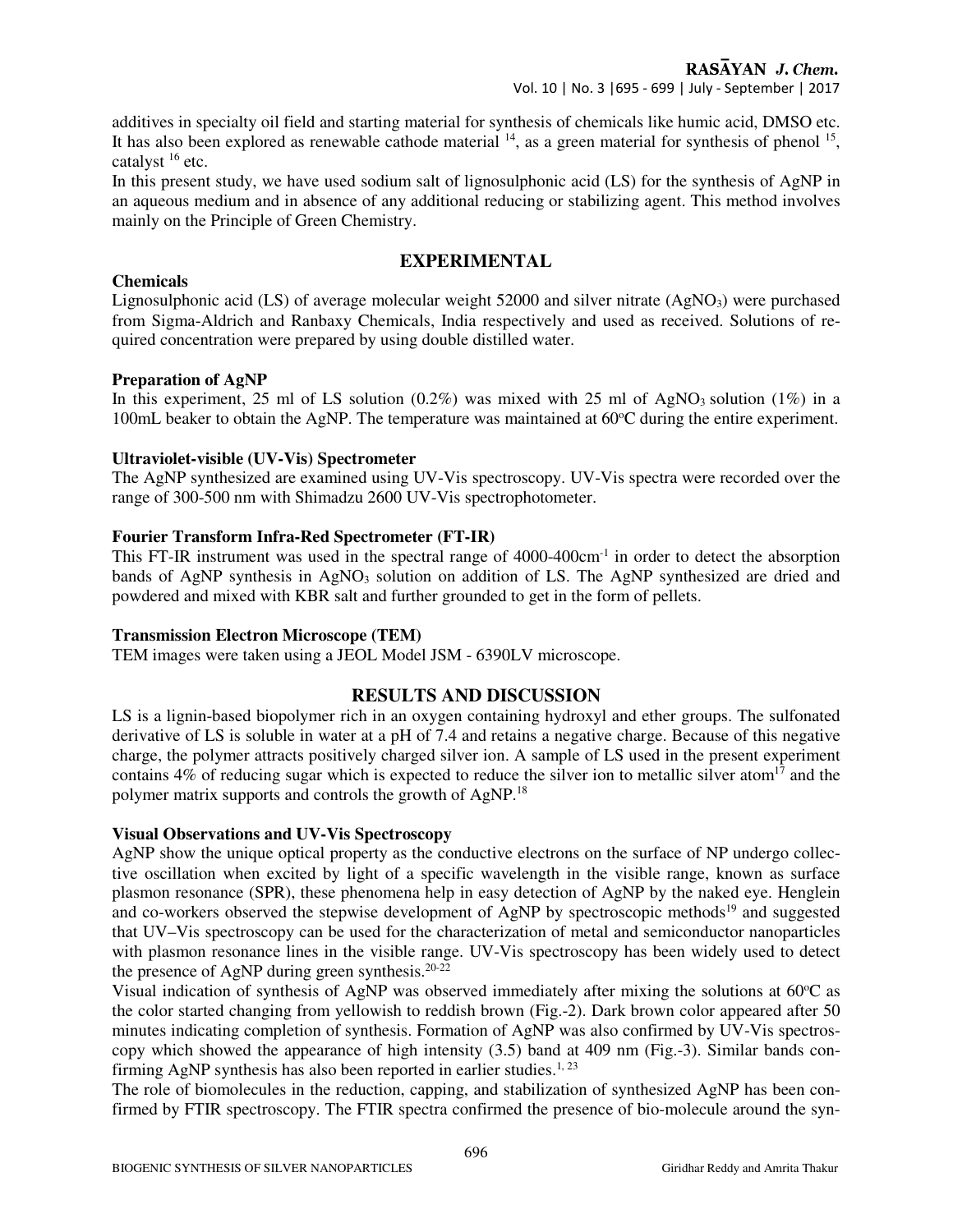### RASAYAN J. Chem. Vol. 10 | No. 3 |695 - 699 | July - September | 2017

thesized AgNP. The IR spectra (Fig.-4), shows the characteristic bands at  $1370 \text{ cm}^{-1}$  is due to CH bonding. The absorption bands at 1045cm<sup>-1</sup> are observed due to C-C stretching in aromatic rings and 785 cm<sup>-1</sup> is attributed to  $=$ C-H bending. Whereas the bands of LS appeared at 3450 cm<sup>-1</sup> show the vibration stretching of O-H groups.<sup>24</sup> These functional groups have role in stability/capping of AgNP as reported in many studies.25-26



Fig..-1: Steps showing the synthesis of AgNP.



Fig .-2: Synthesis of AgNP (a) Pure lignosulphonic acid (b) AgNP

The role of LS in the synthesis of AgNP is also investigated using TEM. TEM image clearly indicates the entrapping of synthesized AgNP by LS polymer which is an indication of the role of LS in the reduction of Ag<sup>+</sup> ion and also in the stabilization of synthesized nanoparticles as the nanoparticle appears to be embedded in the LS structure (Fig.-5).

# **CONCLUSION**

The LS has the ability to reduce silver ions which are also supported by the presence of reducing sugar in the sample. The synthesized nanoparticles are spherical and in the nanometer range, which is confirmed by the UV-Vis spectroscopy. The FT-IR clearly indicates the presence of polymer on the surface of AgNP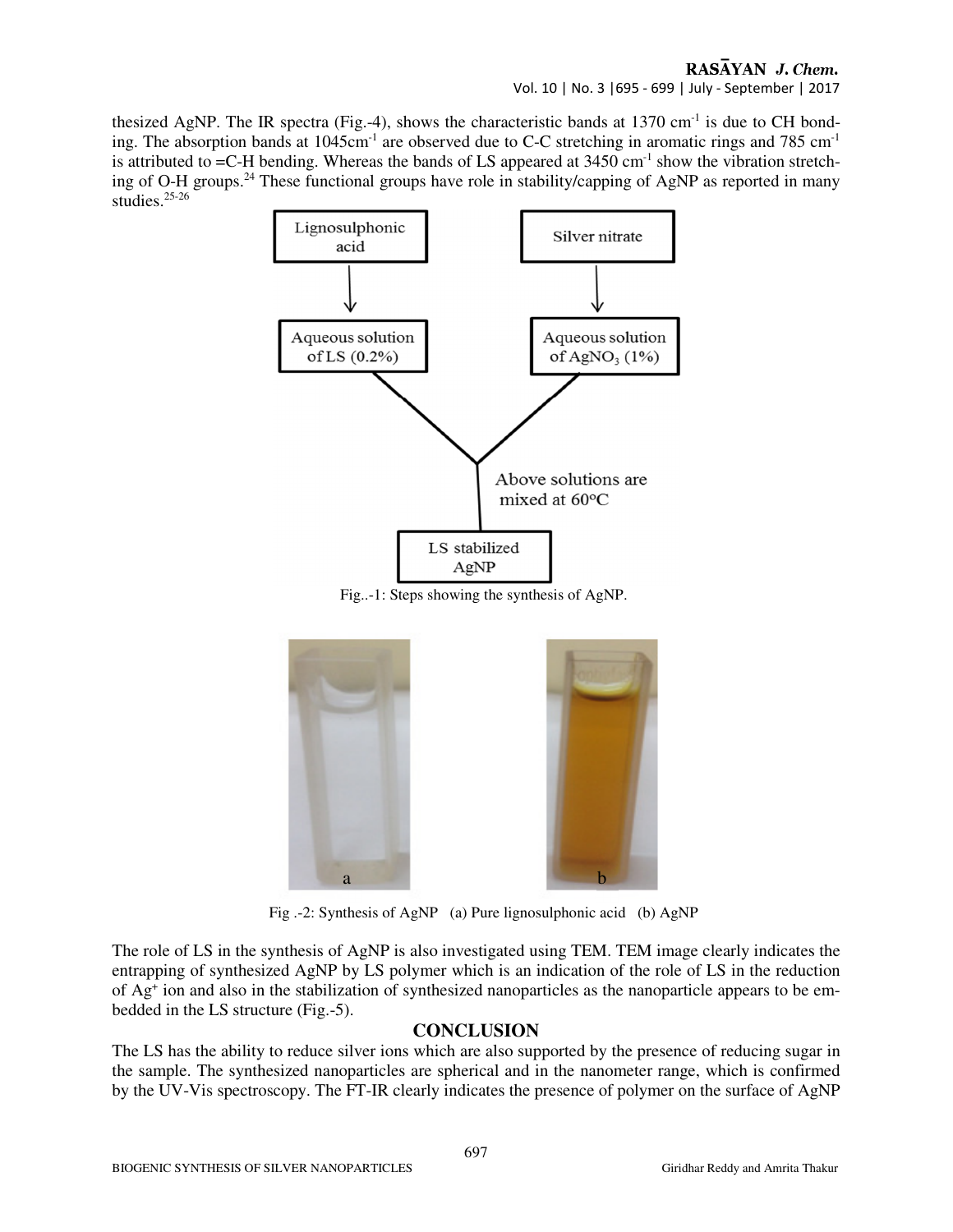which helps in the stability of nanoparticles. TEM image also supports this fact. This method is based on the principles of green chemistry that are renewable LS is used which is also a waste material. All experiment is carried out in an aqueous medium, at moderate temperature, and in a very simple laboratory setup. The process is relatively fast as synthesis completed in 50 minutes.



#### Fig- 4: FTIR of silver nanoparticles (AgNP)



Fig.-5: TEM image of synthesized silver nanoparticles (AgNP)